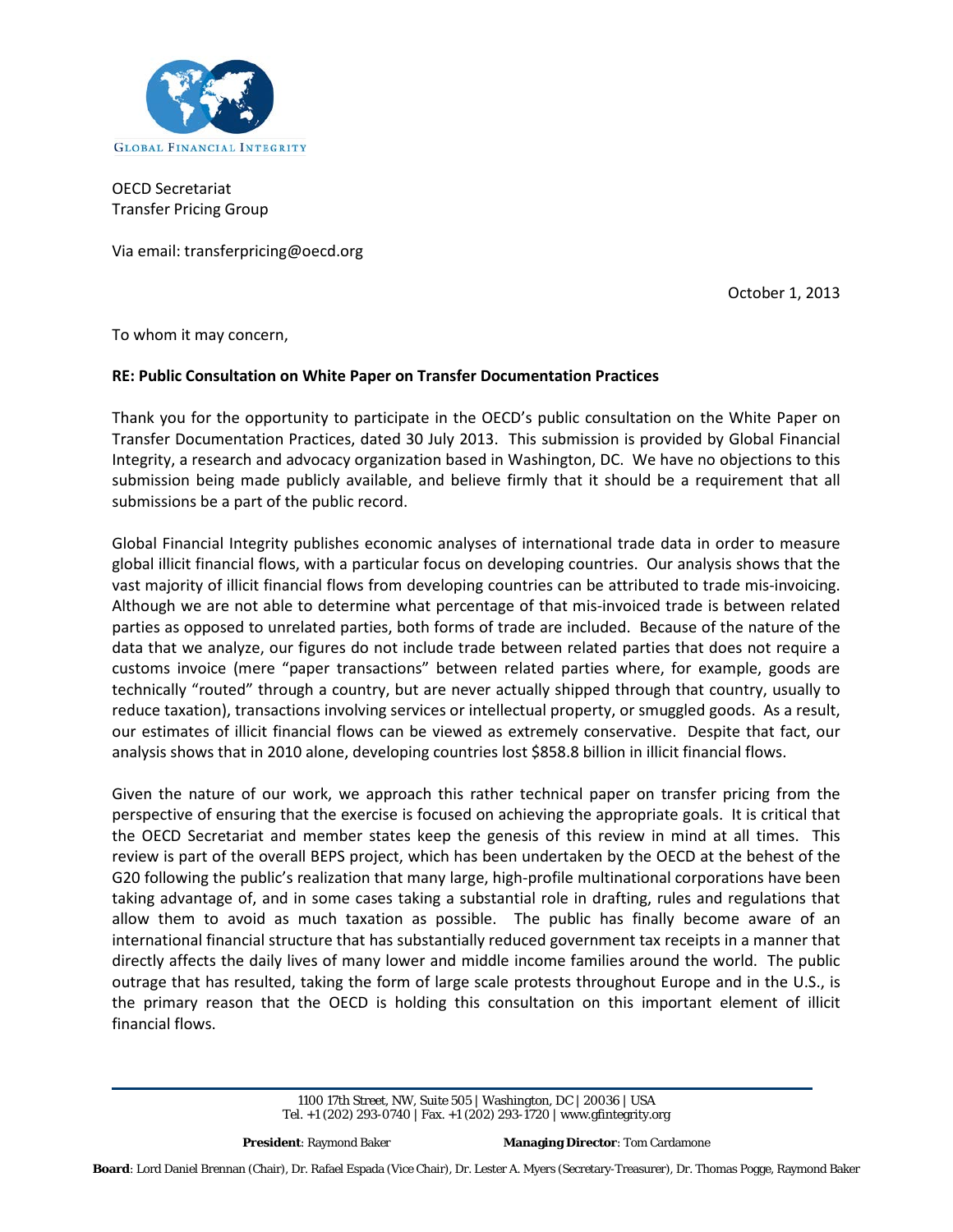Having reviewed the White Paper with these points in mind, we would like to provide the following comments.

## **Purpose**

Part III of the White Paper recognizes the need to consider "the purposes for requiring transfer pricing documentation." While we agree that the three bullet points included in the section indeed identify three existing purposes for requiring transfer pricing documentation, we note that each of the statements relates to either the corporate taxpayer, the sovereign nation requiring the documentation, or the relationship between the two. None of the stated purposes identifies the importance of this information in the aggregate for the economic analysis necessary to ensure that the global system as a whole is not distortive. Global economic distortion is the root of the problem that the G20 and the OECD are trying to solve, and it must be an integral part of the review of the transfer pricing regime. As a result, we suggest that another purpose be added. That additional purpose should be:

• To provide the information necessary to allow for informed analysis of the macroeconomic effects of transfer pricing guidelines, laws and regulations, and any adjustments thereto.

This is a global, public-good-oriented focus. We strongly recommend that reforms to the global transfer pricing regime include a procedure for collection of transfer pricing data by one or more international organizations in order to provide for this critical analysis. We also strongly recommend that the data be made publicly available so that organizations like Global Financial Integrity and academic researchers around the world are able to significantly expand the universe of resources that can be applied to analyzing this data and the efficacy of the global transfer pricing regime.

# **Bigger Picture Reporting**

We were pleased to see a recognition of the need for "big picture" reporting to inform risk assessment instead of the current, telescopic, country-specific approach (para 71). That concept was immediately followed by the statement that "It seems possible for businesses to provide without undue burden individual country data based on either management accounts, consolidating income statements and balance sheets, and/or tax returns that would provide tax administrators with a general sense of how their global income is allocated and where pressure points in the transfer pricing arrangements might lie," (para 71).

We agree, and have been advocating for country-by-country reporting of financial information by multinational corporations for several years for this reason. The difference between our request and the statement above is that we advocate for corporations to be required to make this information publicly available.

The question we have been asking ourselves for years is why this is met with such resistance by companies? As is pointed out in the quote above, it is possible to provide this information without undue burden. Why? Because in order to consolidate balance sheets, you must already have the underlying balance sheets prepared. It is simply a matter of making this information available.

In fact, making this information publicly available, for example on a company's website, would only serve to *decrease* any additional burden such a reporting requirement might generate. All of the company's relevant "big picture" data, as you have described it, would be readily available to all tax

**GLOBAL FINANCIAL INTEGRITY**